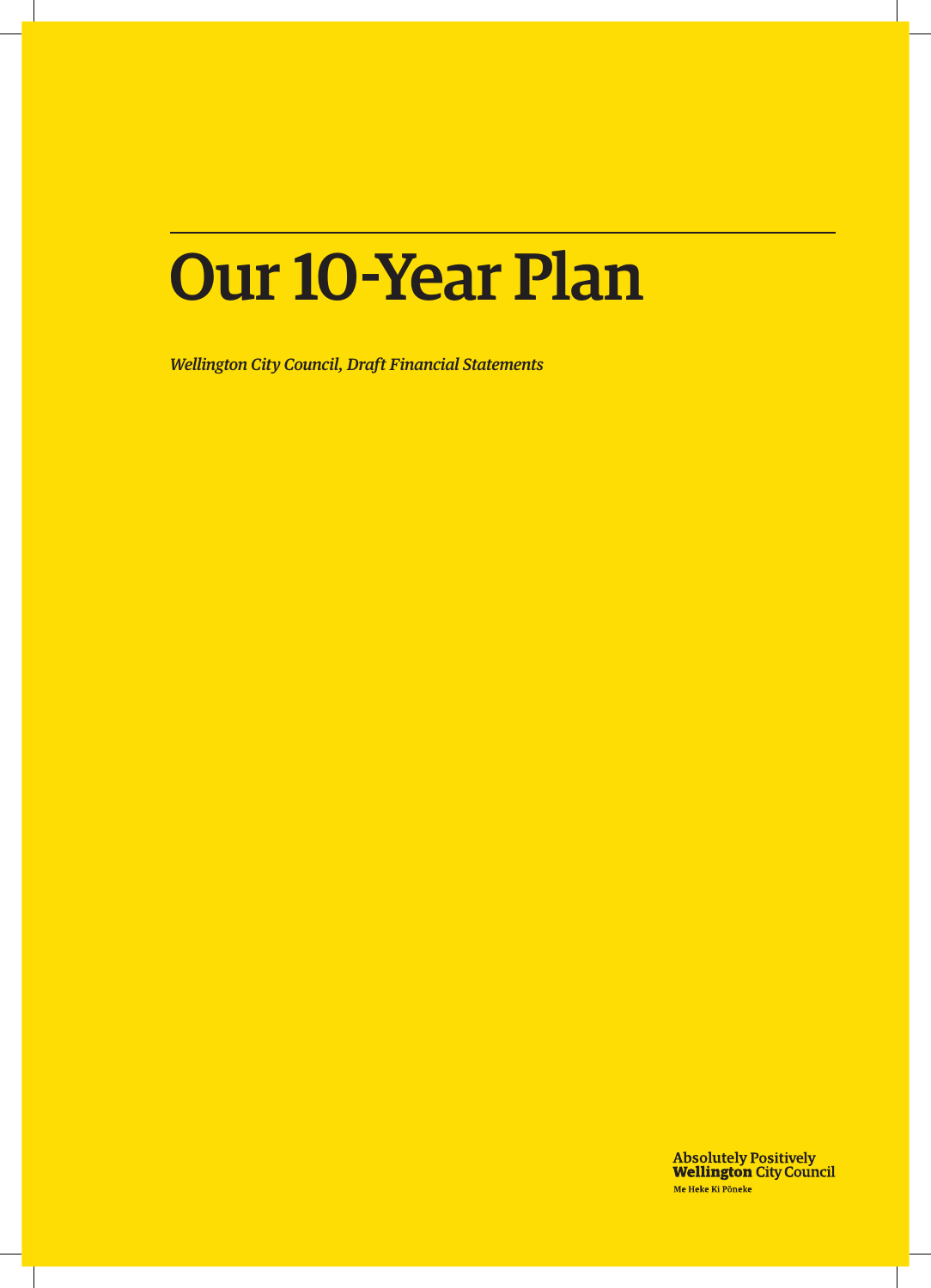#### **PROSPECTIVE STATEMENT OF COMPREHENSIVE REVENUE AND EXPENSE**

|                                                           | 2017/18 | 2018/19    | Variance                 | <b>Notes</b> | 2019/20 | 2020/21                  | 2021/22    | 2022/23                  | 2023/24        | 2024/25                  | 2025/26                  | 2026/27                  | 2027/28    |
|-----------------------------------------------------------|---------|------------|--------------------------|--------------|---------|--------------------------|------------|--------------------------|----------------|--------------------------|--------------------------|--------------------------|------------|
|                                                           | AP      | <b>LTP</b> | to AP                    |              | LTP     | <b>LTP</b>               | <b>LTP</b> | <b>LTP</b>               | <b>LTP</b>     | <b>LTP</b>               | LTP                      | LTP                      | <b>LTP</b> |
|                                                           | \$000s  | \$000s     | \$000s                   |              | \$000   | \$000                    | \$000      | \$000                    | \$000          | \$000                    | \$000                    | \$000                    | \$000      |
| <b>INCOME</b>                                             |         |            |                          |              |         |                          |            |                          |                |                          |                          |                          |            |
| Revenue from rates                                        | 296,806 | 310,597    | 13,791                   |              | 326,426 | 351,119                  | 376,276    | 400,454                  | 426,835        | 448,302                  | 467,472                  | 482,769                  | 493,993    |
| Revenue from development contributions                    | 2,000   | 2,000      |                          |              | 2,000   | 2,000                    | 2,000      | 2,000                    | 2,000          | 2,000                    | 2,000                    | 2,000                    | 2,000      |
| Revenue from grants, subsidies and reimbursements         | 55,913  | 31,850     | (24,063)                 |              | 34,911  | 24,593                   | 54,283     | 22,853                   | 22,988         | 23,563                   | 23,285                   | 22,441                   | 22,583     |
| Revenue from operating activities                         | 130,702 | 143,211    | 12,509                   |              | 145,602 | 148,488                  | 152,253    | 170,007                  | 174,080        | 180,301                  | 185,461                  | 191,934                  | 198,362    |
| Investments                                               | 22,454  | 24,196     | 1.742                    |              | 25,861  | 26,123                   | 27,050     | 28,129                   | 28,415         | 28.715                   | 29,015                   | 29,315                   | 29,640     |
| Fair value movement on investment property revalaution    | 3,058   | 4,262      | 1,204                    |              | 4,820   | 5,408                    | 5,527      | 5,649                    | 6,036          | 6,443                    | 6,598                    | 7,037                    | 7,502      |
| Other revenue                                             | 1,050   | 1,100      | 50                       |              | 1,100   | 1,100                    | 1,100      | 1,100                    | 1,100          | 1,100                    | 1.100                    | 1,100                    | 1,100      |
| Finance revenue                                           | 704     |            | (691)                    |              | 13      | 13                       | 60         | 154                      | 201            | 201                      | 201                      | 221                      | 238        |
| <b>TOTAL INCOME</b>                                       | 512,687 | 517,229    | 4,542                    |              | 540,733 | 558,844                  | 618,549    | 630,346                  | 661,655        | 690,625                  | 715,132                  | 736,817                  | 755,418    |
| <b>EXPENSE</b>                                            |         |            |                          |              |         |                          |            |                          |                |                          |                          |                          |            |
| Finance expense                                           | 25,420  | 25,357     | (63)                     |              | 32,526  | 41,710                   | 48,513     | 53,879                   | 57,664         | 60,184                   | 62,660                   | 65,932                   | 68,398     |
| Expenditure on operating activities                       | 348,489 | 363,605    | 15,116                   |              | 376,471 | 385,179                  | 395,869    | 418,610                  | 424,415        | 437,766                  | 448,219                  | 459,963                  | 470,199    |
| Depreciation and amortisation                             | 106,417 | 114,942    | 8,525                    |              | 121,786 | 132,928                  | 139,477    | 150,249                  | 165,135        | 178,158                  | 189,562                  | 198,708                  | 206,047    |
| <b>TOTAL EXPENSE</b>                                      | 480,326 | 503,904    | 23,578                   |              | 530,783 | 559,817                  | 583,859    | 622,738                  | 647.214        | 676,108                  | 700,441                  | 724,603                  | 744,644    |
| NET SURPLUS FOR THE YEAR                                  | 32,361  | 13,325     | (19,036)                 |              | 9,950   | (973)                    | 34,690     | 7,608                    | 14,441         | 14,517                   | 14,691                   | 12,214                   | 10,774     |
| <b>OTHER COMPREHENSIVE INCOME</b>                         |         |            |                          |              |         |                          |            |                          |                |                          |                          |                          |            |
| Fair value movement - property, plant and equipment - net | 122,876 |            | (122, 876)               |              |         |                          |            |                          |                |                          |                          |                          |            |
| Share of equity accounted surplus from associates         |         |            | $\overline{\phantom{a}}$ |              | $\sim$  | $\sim$                   |            | $\overline{\phantom{a}}$ | $\overline{a}$ | $\overline{a}$           | $\overline{\phantom{0}}$ | $\overline{\phantom{0}}$ |            |
| TOTAL OTHER COMPREHENSIVE INCOME                          | 122,876 |            | (122, 876)               |              |         | $\overline{\phantom{a}}$ |            |                          | $\blacksquare$ | $\overline{\phantom{a}}$ |                          | $\overline{\phantom{a}}$ | $\sim$     |
| TOTAL COMPREHENSIVE INCOME FOR THE YEAR                   | 155,237 | 13,325     | (141, 912)               |              | 9,950   | (973)                    | 34,690     | 7,608                    | 14,441         | 14,517                   | 14,691                   | 12,214                   | 10,774     |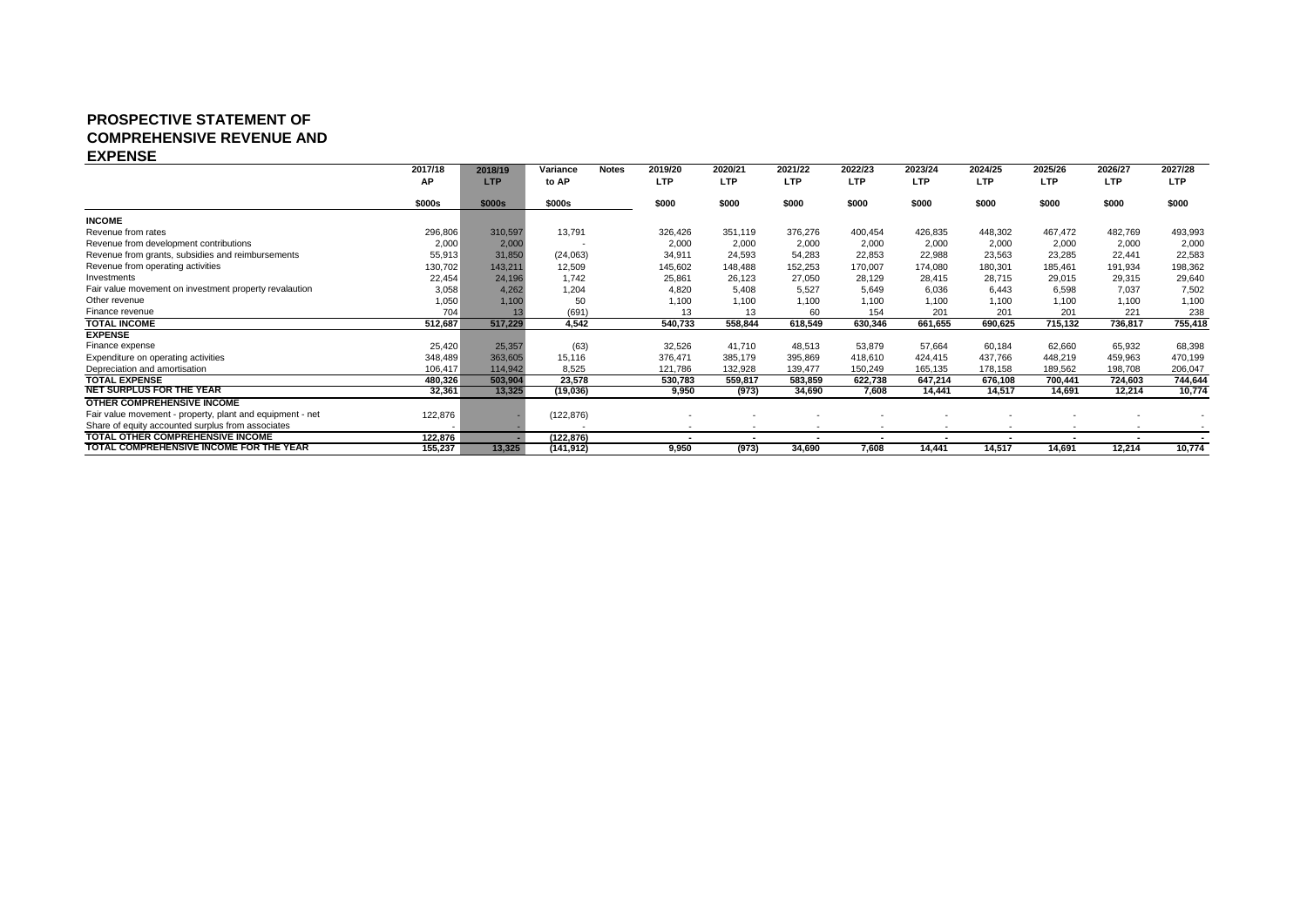### **PROSPECTIVE STATEMENT OF FINANCIAL POSITION**

|                                                                                | 2017/18         | 2018/19        | Variance        | <b>Notes</b> | 2019/20        | 2020/21        | 2021/22        | 2022/23        | 2023/24        | 2024/25        | 2025/26        | 2026/27         | 2027/28         |
|--------------------------------------------------------------------------------|-----------------|----------------|-----------------|--------------|----------------|----------------|----------------|----------------|----------------|----------------|----------------|-----------------|-----------------|
|                                                                                | <b>AP</b>       | <b>LTP</b>     | to AP           |              | <b>LTP</b>     | <b>LTP</b>     | <b>LTP</b>     | <b>LTP</b>     | <b>LTP</b>     | <b>LTP</b>     | <b>LTP</b>     | <b>LTP</b>      | <b>LTP</b>      |
|                                                                                | \$000s          | \$000s         | \$000s          |              | \$000          | \$000          | \$000          | \$000          | \$000          | \$000          | \$000          | \$000           | \$000           |
| <b>ASSETS</b>                                                                  |                 |                |                 |              |                |                |                |                |                |                |                |                 |                 |
| <b>Current assets</b>                                                          |                 |                |                 |              |                |                |                |                |                |                |                |                 |                 |
| Cash and cash equivalents                                                      | 1,144           | 440            | (704)           |              | 279            | 298            | 481            | 336            | 475            | 193            | 425            | 496             | 390             |
| Derivative financial assets<br>Receivables and recoverables                    | 48.542          | 50.163         | 1.621           |              | 51.325         | 52.883         | 54.705         | 60.505         | 62.446         | 64,852         | 66.911         | 69.214          | 71.370          |
| Prepayments                                                                    | 13,414          | 13,428         | 14              |              | 13,922         | 14,231         | 14,624         | 15,629         | 15,817         | 16,388         | 16,802         | 17,282          | 17,674          |
| Inventories                                                                    | 932             | 974            | 42              |              | 996            | 1,012          | 1,041          | 1,065          | 1,093          | 1,118          | 1,142          | 1,178           | 1,211           |
| <b>Total current assets</b>                                                    | 64,032          | 65,005         | 973             |              | 66,522         | 68,424         | 70,851         | 77,535         | 79,831         | 82,551         | 85,280         | 88,170          | 90,645          |
| <b>Non-current assets</b>                                                      |                 |                |                 |              |                |                |                |                |                |                |                |                 |                 |
| Other financial assets                                                         | 17,016          | 14,046         | (2,970)         |              | 15,729         | 17,862         | 19,201         | 19,863         | 20,250         | 21,109         | 22,570         | 22,945          | 22,948          |
| Intangibles                                                                    | 28,306          | 31,871         | 3,565           |              | 35,306         | 38,036         | 39,495         | 38,562         | 37,271         | 35,510         | 35,783         | 41,620          | 44,730          |
| Investment properties                                                          | 221,512         | 241,013        | 19,501          |              | 245,833        | 251,241        | 256,768        | 262,417        | 268,453        | 274,896        | 281,494        | 288,531         | 296,033         |
| Property, plant & equipment                                                    | 7.004.869       | 7.199.595      | 194,726         |              | 7,466,227      | 7,650,534      | 7,756,615      | 7,990,820      | 8,105,651      | 8,174,585      | 8,517,183      | 8,630,952       | 8,628,904       |
| Investment in subsidiaries                                                     | 5,071           | 5,071          |                 |              | 5,071          | 5,071          | 5,071          | 5,071          | 5,071          | 5,071          | 5,071          | 5,071           | 5,071           |
| Investment in associates                                                       | 19,465          | 19,465         |                 |              | 19,465         | 19,465         | 19,465         | 19,465         | 19,465         | 19,465         | 19,465         | 19,465          | 19,465          |
| Total non-current assets                                                       | 7,296,239       | 7,511,061      | 214,822         |              | 7,787,631      | 7,982,209      | 8,096,615      | 8,336,198      | 8,456,161      | 8,530,636      | 8,881,566      | 9,008,584       | 9,017,151       |
| <b>TOTAL ASSETS</b>                                                            | 7,360,271       | 7,576,066      | 215,795         |              | 7,854,153      | 8,050,633      | 8,167,466      | 8,413,733      | 8,535,992      | 8,613,187      | 8,966,846      | 9,096,754       | 9,107,796       |
| <b>LIABILITIES</b>                                                             |                 |                |                 |              |                |                |                |                |                |                |                |                 |                 |
| <b>Current liabilities</b>                                                     |                 |                |                 |              |                |                |                |                |                |                |                |                 |                 |
| Derivative financial liabilities                                               |                 |                |                 |              |                |                |                |                |                |                |                |                 |                 |
| Trade and other payables                                                       | 62,060          | 68,535         | 6,476           |              | 70,576         | 76,746         | 76,102         | 70,713         | 71,751         | 79,436         | 87,618         | 80,252          | 78,866          |
| Revenue in advance                                                             | 13,132          | 14.412         | 1,280           |              | 14,653         | 14,943         | 15,322         | 17,109         | 17,519         | 18,145         | 18,664         | 19,316          | 19,963          |
| Borrowings                                                                     | 269,984         | 125,000        | (144, 984)      |              | 153,000        | 126,500        | 181,000        | 105,000        | 115,000        | 115,000        | 105,000        | 100,000         | 100,000         |
| Employee benefit liabilities and provisions<br>Provision for other liabilities | 7,807<br>12,028 | 8,373<br>8,881 | 566<br>(3, 147) |              | 8,639<br>6,746 | 8,860<br>4,131 | 9,109<br>3,214 | 9,366<br>2,593 | 9,541<br>2,303 | 9,723<br>2,288 | 9,919<br>2,309 | 10,115<br>2,356 | 10,328<br>2,408 |
| <b>Total current liabilities</b>                                               | 365,011         | 225.201        | (139, 809)      |              | 253,614        | 231,180        | 284,747        | 204,781        | 216,114        | 224,592        | 223,510        | 212,039         | 211,565         |
|                                                                                |                 |                |                 |              |                |                |                |                |                |                |                |                 |                 |
| <b>Non-current liabilities</b>                                                 |                 |                |                 |              |                |                |                |                |                |                |                |                 |                 |
| Derivative financial liabilities<br>Trade and other payables                   | 630             | 630            |                 |              | 630            | 630            | 630            | 630            | 630            | 630            | 630            | 630             | 630             |
| Borrowings                                                                     | 258,167         | 489.494        | 231,327         |              | 566,708        | 726,519        | 755,727        | 873,107        | 887,298        | 941,007        | 1,042,325      | 1,070,775       | 1,070,934       |
| Employee benefit liabilities                                                   | 1.467           | 1,305          | (162)           |              | 1,346          | 1,381          | 1,419          | 1,459          | 1,487          | 1,515          | 1,546          | 1.576           | 1,609           |
| Provisions for other liabilities                                               | 28,110          | 23,384         | (4,726)         |              | 19,044         | 17,388         | 16,718         | 16,739         | 17,118         | 17,581         | 18,092         | 18,626          | 19,176          |
| <b>Total non-current liabilities</b>                                           | 288.374         | 514.813        | 226.439         |              | 587.728        | 745.918        | 774.494        | 891.935        | 906,533        | 960.733        | 1.062.593      | 1.091.607       | 1.092.349       |
| <b>TOTAL LIABILITIES</b>                                                       | 653,385         | 740,014        | 86,629          |              | 841,342        | 977,098        | 1,059,241      | 1,096,716      | 1,122,647      | 1,185,325      | 1,286,103      | 1,303,646       | 1,303,914       |
| <b>EQUITY</b>                                                                  |                 |                |                 |              |                |                |                |                |                |                |                |                 |                 |
| Accumulated funds and retained earnings                                        | 5,077,829       | 5.106.785      | 28,956          |              | 5,115,966      | 5,114,204      | 5,148,093      | 5,154,881      | 5,168,483      | 5,182,140      | 5,195,953      | 5,207,266       | 5,217,119       |
| <b>Revaluation reserves</b>                                                    | 1,611,454       | 1.716.629      | 105,175         |              | 1,883,438      | 1,945,135      | 1,945,135      | 2,146,319      | 2,228,206      | 2,228,206      | 2,466,396      | 2,566,547       | 2,566,547       |
| Hedging reserve                                                                |                 |                |                 |              |                |                |                |                |                |                |                |                 |                 |
| Fair value through other comprehensive income reserve                          | 1,648           | 2.888          | 1,240           |              | 2,888          | 2,888          | 2,888          | 2,888          | 2,888          | 2.888          | 2,888          | 2.888           | 2,888           |
| <b>Restricted funds</b>                                                        | 15,955          | 9,750          | (6, 205)        |              | 10,519         | 11,308         | 12,109         | 12,929         | 13,768         | 14,628         | 15,506         | 16,407          | 17,328          |
| <b>TOTAL EQUITY</b>                                                            | 6,706,886       | 6,836,052      | 129,166         |              | 7,012,811      | 7,073,535      | 7,108,225      | 7,317,017      | 7,413,345      | 7,427,862      | 7,680,743      | 7,793,108       | 7,803,882       |
| <b>TOTAL EQUITY AND LIABILITIES</b>                                            | 7,360,271       | 7,576,066      | 215,795         |              | 7,854,153      | 8,050,633      | 8,167,466      | 8,413,733      | 8,535,992      | 8,613,187      | 8,966,846      | 9,096,754       | 9,107,796       |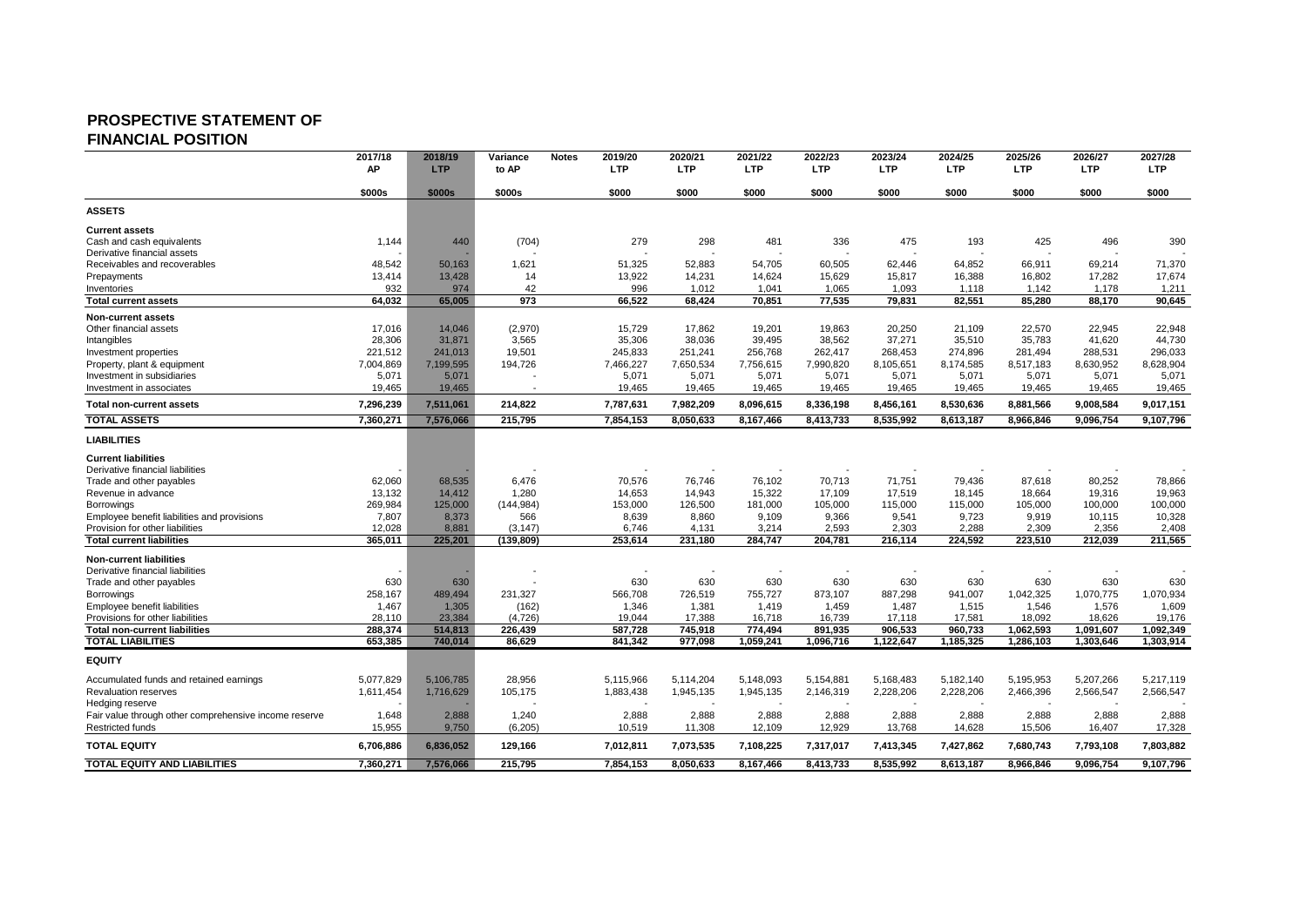#### **PROSPECTIVE STATEMENT OF CHANGES IN EQUITY**

|                                                            | 2017/18   | 2018/19    | Variance   | <b>Notes</b> | 2019/20    | 2020/21                  | 2021/22    | 2022/23    | 2023/24    | 2024/25    | 2025/26    | 2026/27    | 2027/28    |
|------------------------------------------------------------|-----------|------------|------------|--------------|------------|--------------------------|------------|------------|------------|------------|------------|------------|------------|
|                                                            | AP        | <b>LTP</b> | to AP      |              | <b>LTP</b> | <b>LTP</b>               | <b>LTP</b> | <b>LTP</b> | <b>LTP</b> | <b>LTP</b> | <b>LTP</b> | <b>LTP</b> | <b>LTP</b> |
|                                                            | \$000s    | \$000s     | \$000      |              | \$000      | \$000                    | \$000      | \$000      | \$000      | \$000      | \$000      | \$000      | \$000      |
| <b>EQUITY - OPENING BALANCES</b>                           |           |            |            |              |            |                          |            |            |            |            |            |            |            |
| Accumulated funds and retained earnings                    | 5,046,221 | 5.094.214  | 47,993     |              | 5,106,785  | 5,115,966                | 5,114,204  | 5,148,093  | 5,154,881  | 5,168,483  | 5,182,140  | 5,195,953  | 5,207,266  |
| <b>Revaluation reserves</b>                                | 1,488,578 | 1,716,629  | 228,051    |              | 1,716,629  | 1.883.438                | 1,945,135  | 1,945,135  | 2,146,319  | 2,228,206  | 2,228,206  | 2,466,396  | 2,566,547  |
| Hedging reserve                                            |           |            |            |              | $\sim$     | $\overline{\phantom{a}}$ | $\sim$     |            | . .        | $\sim$     |            | . .        |            |
| Fair value through other comprehensive income reserve      | 1,648     | 2.888      | 1.240      |              | 2,888      | 2.888                    | 2.888      | 2,888      | 2,888      | 2,888      | 2.888      | 2.888      | 2,888      |
| Restricted funds                                           | 15.202    | 8.996      | (6.206)    |              | 9.750      | 10.519                   | 11,308     | 12.109     | 12.929     | 13,768     | 14.628     | 15.506     | 16,407     |
| <b>TOTAL EQUITY - Opening balance</b>                      | 6,551,649 | 6,822,727  | 271,078    |              | 6,836,052  | 7,012,811                | 7,073,535  | 7,108,225  | 7,317,017  | 7,413,345  | 7,427,862  | 7,680,743  | 7,793,108  |
| <b>CHANGES IN EQUITY</b>                                   |           |            |            |              |            |                          |            |            |            |            |            |            |            |
| <b>Retained earnings</b>                                   |           |            |            |              |            |                          |            |            |            |            |            |            |            |
| Net surplusfor the year                                    | 32,361    | 13,325     | (19,036)   |              | 9,950      | (973)                    | 34,690     | 7,608      | 14,441     | 14,517     | 14,691     | 12,214     | 10,774     |
| Transfer to restricted funds                               | (4, 518)  | (3, 269)   | 1.249      |              | (3, 337)   | (3, 410)                 | (3, 478)   | (3, 555)   | (3,636)    | (3, 722)   | (3,808)    | (3,901)    | (3,995)    |
| Transfer from restricted funds                             | 3,765     | 2,515      | (1,250)    |              | 2,568      | 2,621                    | 2,677      | 2,735      | 2,797      | 2,862      | 2,930      | 3,000      | 3,074      |
| <b>Revaluation reserves</b>                                |           |            |            |              |            |                          |            |            |            |            |            |            |            |
| Fair value movement - property, plant and equipment - net  | 122,876   |            | (122, 876) |              |            |                          |            |            |            |            |            |            |            |
| <b>Hedging reserve</b>                                     |           |            |            |              |            |                          |            |            |            |            |            |            |            |
| Share of other comprehensive income                        |           |            |            |              | 166,809    | 61,697                   | $\sim$     | 201,184    | 81,887     | $\sim$     | 238,190    | 100,151    |            |
| <b>Restricted Funds</b>                                    |           |            |            |              |            |                          |            |            |            |            |            |            |            |
| Transfer to retained earnings                              | (3,765)   | (2,515)    | 1,250      |              | (2,568)    | (2,621)                  | (2,677)    | (2,735)    | (2,797)    | (2,862)    | (2,930)    | (3,000)    | (3,074)    |
| Transfer from retained earnings                            | 4.518     | 3,269      | (1, 249)   |              | 3.337      | 3.410                    | 3.478      | 3,555      | 3,636      | 3,722      | 3.808      | 3.901      | 3,995      |
| <b>TOTAL COMPREHENSIVE INCOME</b>                          | 155.237   | 13.325     | (141, 912) |              | 176.759    | 60.724                   | 34.690     | 208.792    | 96.328     | 14.517     | 252.881    | 112.365    | 10,774     |
| <b>EQUITY - CLOSING BALANCES</b>                           |           |            |            |              |            |                          |            |            |            |            |            |            |            |
| Accumulated funds and retained earnings                    | 5,077,829 | 5.106.785  | 28,956     |              | 5,115,966  | 5.114.204                | 5,148,093  | 5,154,881  | 5,168,483  | 5,182,140  | 5,195,953  | 5.207.266  | 5,217,119  |
| <b>Revaluation reserves</b>                                | 1,611,454 | 1,716,629  | 105,175    |              | 1,883,438  | 1,945,135                | 1,945,135  | 2,146,319  | 2,228,206  | 2,228,206  | 2,466,396  | 2,566,547  | 2,566,547  |
| Fair value through other comprehensive revenue and expense |           |            |            |              |            |                          |            |            |            |            |            |            |            |
| <b>Restricted funds</b>                                    | 1,648     | 2,888      | 1.240      |              | 2,888      | 2,888                    | 2,888      | 2,888      | 2,888      | 2,888      | 2,888      | 2,888      | 2,888      |
| Hedging reserve                                            | 15,955    | 9,750      | (6, 205)   |              | 10,519     | 11,308                   | 12,109     | 12,929     | 13,768     | 14,628     | 15,506     | 16,407     | 17,328     |
| <b>TOTAL EQUITY - Closing balance</b>                      | 6.706.886 | 6.836.052  | 129.166    |              | 7.012.811  | 7,073,535                | 7.108.225  | 7,317,017  | 7,413,345  | 7,427,862  | 7.680.743  | 7.793.108  | 7.803.882  |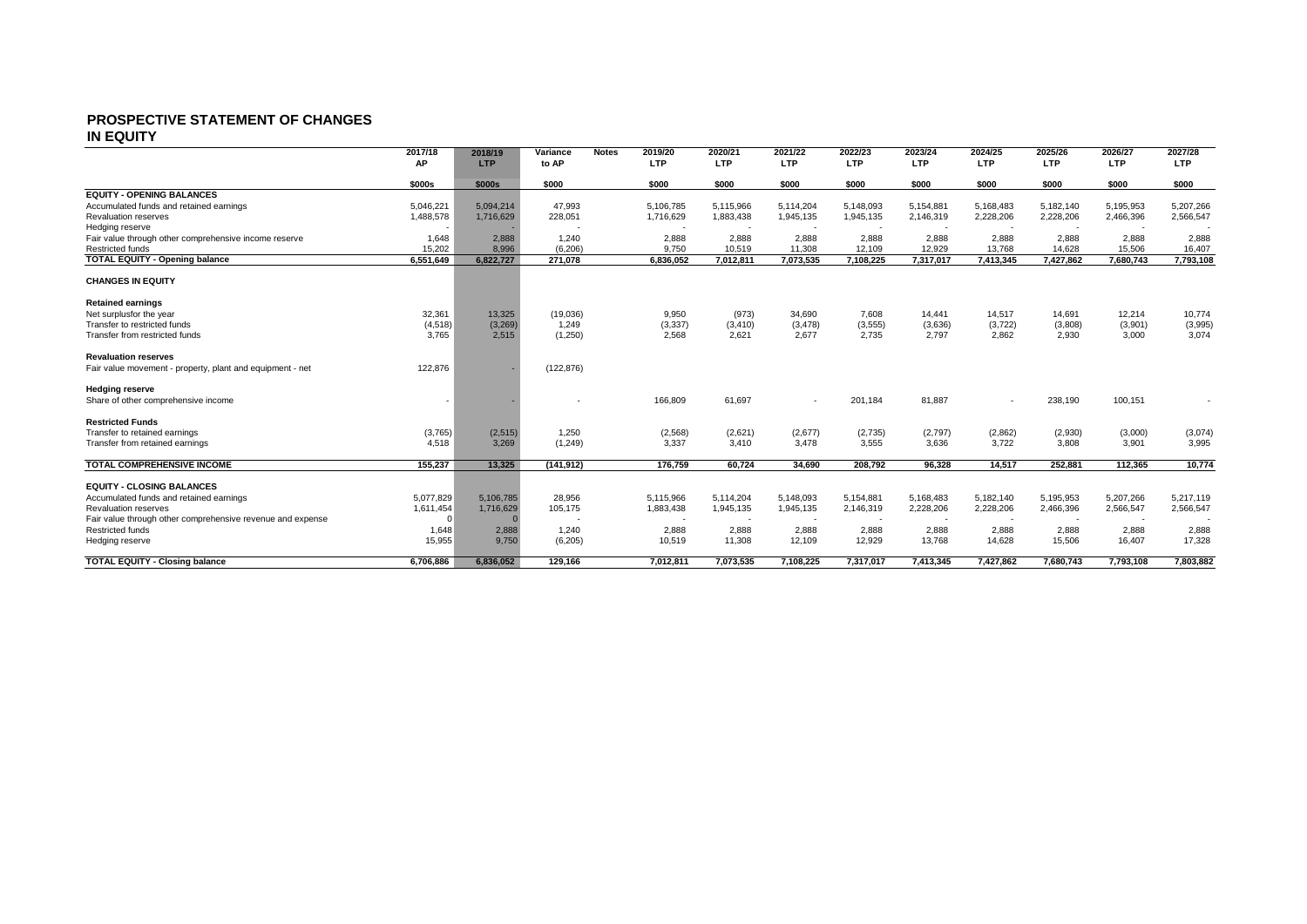# **PROSPECTIVE STATEMENT OF CASH**

**FLOWS**

|                                                           | 2017/18    | 2018/19    | Variance  | <b>Notes</b> | 2019/20    | 2020/21    | 2021/22    | 2022/23    | 2023/24    | 2024/25    | 2025/26    | 2026/27    | 2027/28    |
|-----------------------------------------------------------|------------|------------|-----------|--------------|------------|------------|------------|------------|------------|------------|------------|------------|------------|
|                                                           | AP         | <b>LTP</b> | to AP     |              | <b>LTP</b> | <b>LTP</b> | LTP        | <b>LTP</b> | <b>LTP</b> | <b>LTP</b> | LTP        | <b>LTP</b> | <b>LTP</b> |
|                                                           | \$000s     | \$000s     | \$000     |              | \$000      | \$000      | \$000      | \$000      | \$000      | \$000      | \$000      | \$000      | \$000      |
| <b>CASH FLOWS FROM OPERATING ACTIVITIES</b>               |            |            |           |              |            |            |            |            |            |            |            |            |            |
| Receipts from rates - Council                             | 278,112    | 320,944    | 42,832    |              | 325,080    | 349,223    | 374,171    | 395,397    | 424,609    | 445,878    | 465,351    | 480,595    | 492,065    |
| Receipts from rates - Greater Wellington Regional Council | 60,573     | 64.762     | 4,189     |              | 68.028     | 73.242     | 78,562     | 83.541     | 89.146     | 93,745     | 97.664     | 100.878    | 103,345    |
| Receipts from activities and other income                 | 140,506    | 132,595    | (7, 911)  |              | 149.127    | 152,216    | 156,015    | 174.151    | 177.875    | 184,045    | 189.142    | 195.557    | 201,881    |
| Receipts from grants and subsidies - operating            | 9,600      | 6,646      | (2,954)   |              | 6,655      | 6.686      | 6.674      | 6.664      | 6,691      | 6,688      | 6.673      | 6.665      | 6,668      |
| Receipts from grants and subsidies - capital              | 46,313     | 25,204     | (21, 109) |              | 28,256     | 17,907     | 47,609     | 16,189     | 16,297     | 16,875     | 16.612     | 15,776     | 15,915     |
| Receipts from investment property lease rentals           | 11,214     | 11,215     |           |              | 11.215     | 11,215     | 11,215     | 11,215     | 11,215     | 11,215     | 11,215     | 11,215     | 11,215     |
| Cash paid to suppliers and employees                      | (317, 801) | (332,959)  | (15, 158) |              | (338, 443) | (340, 315) | (353, 544) | (376, 750) | (378, 150) | (384, 614) | (394, 837) | (411, 463) | (417, 681) |
| Rates paid to Greater Wellington Regional Council         | (60, 573)  | (64, 762)  | (4, 189)  |              | (68,028)   | (73, 242)  | (78, 562)  | (83, 541)  | (89, 146)  | (93, 745)  | (97, 664)  | (100, 878) | (103, 345) |
| Grants paid                                               | (45, 651)  | (38, 972)  | 6,679     |              | (42,996)   | (45, 622)  | (43, 846)  | (44, 597)  | (45, 402)  | (48, 375)  | (48, 305)  | (51, 339)  | (52, 275)  |
| <b>NET CASH FLOWS FROM OPERATING ACTIVITIES</b>           | 122.293    | 124,673    | 2,380     |              | 138,894    | 151,310    | 198,294    | 182,269    | 213,135    | 231,712    | 245,851    | 247.006    | 257,788    |
|                                                           |            |            |           |              |            |            |            |            |            |            |            |            |            |
| <b>CASH FLOWS FROM INVESTING ACTIVITIES</b>               |            |            |           |              |            |            |            |            |            |            |            |            |            |
| Dividends received                                        | 11,240     | 12,981     | 1,741     |              | 14.646     | 14.908     | 15,835     | 16,914     | 17,200     | 17,500     | 17.800     | 18,100     | 18,425     |
| Interest received                                         | 704        | 13         | (691)     |              | 13         | 13         | 60         | 154        | 201        | 201        | 201        | 221        | 238        |
| Proceeds from sale of property, plant and equipment       | 10,350     | 2.000      | (8,350)   |              | (2,000)    | 9.500      | 2,000      | 2.000      | 2.000      | 2,000      | 2.000      | 2.000      | 2,000      |
| Purchase of Intangibles                                   | (8, 162)   | (7, 717)   | 445       |              | (7, 822)   | (7,641)    | (6, 485)   | (4,259)    | (4,293)    | (4,324)    | (5,081)    | (7, 472)   | (4, 818)   |
| Purchase of property, plant and equipment                 | (187, 584) | (213,080)  | (25, 496) |              | (214, 897) | (257, 539) | (243, 377) | (184, 062) | (194, 244) | (240, 037) | (287, 736) | (216, 927) | (205, 497) |
| NET CASH FLOWS FROM INVESTING ACTIVITIES                  | (173, 452) | (205, 803) | (32, 351) |              | (210,060)  | (240, 759) | (231, 967) | (169, 253) | (179, 136) | (224, 660) | (272, 816) | (204.078)  | (189, 652) |
| <b>CASH FLOWS FROM FINANCING ACTIVITIES</b>               |            |            |           |              |            |            |            |            |            |            |            |            |            |
| New borrowings                                            | 313,020    | 234,005    | (79, 015) |              | 375,198    | 258,311    | 236,708    | 167,880    | 205,191    | 158,709    | 206,318    | 138,450    | 105,159    |
| Repayment of borrowings                                   | (224, 977) | (126,000)  | 98,977    |              | (269, 984) | (125,000)  | (153,000)  | (126, 500) | (181,000)  | (105,000)  | (115,000)  | (115,000)  | (105,000)  |
| Interest paid on borrowings                               | (26, 863)  | (27,085)   | (222)     |              | (34, 209)  | (43, 843)  | (49, 852)  | (54, 541)  | (58,051)   | (61, 043)  | (64, 121)  | (66, 307)  | (68, 401)  |
| <b>NET CASH FLOWS FROM FINANCING ACTIVITIES</b>           | 61.180     | 80.920     | 19.740    |              | 71.005     | 89.468     | 33.856     | (13, 161)  | (33,860)   | (7, 334)   | 27.197     | (42, 857)  | (68, 242)  |
|                                                           |            |            |           |              |            |            |            |            |            |            |            |            |            |
| Net increase/(decrease) in cash and cash equivalents      | 10,021     | (210)      | (10, 231) |              | (161)      | 19         | 183        | (145)      | 139        | (282)      | 232        | 71         | (106)      |
| Cash and cash equivalents at beginning of year            | (8, 877)   | 650        | 9,527     |              | 440        | 279        | 298        | 481        | 336        | 475        | 193        | 425        | 496        |
| CASH AND CASH EQUIVALENTS AT END OF YEAR                  | 1.144      | 440        | (704)     |              | 279        | 298        | 481        | 336        | 475        | 193        | 425        | 496        | 390        |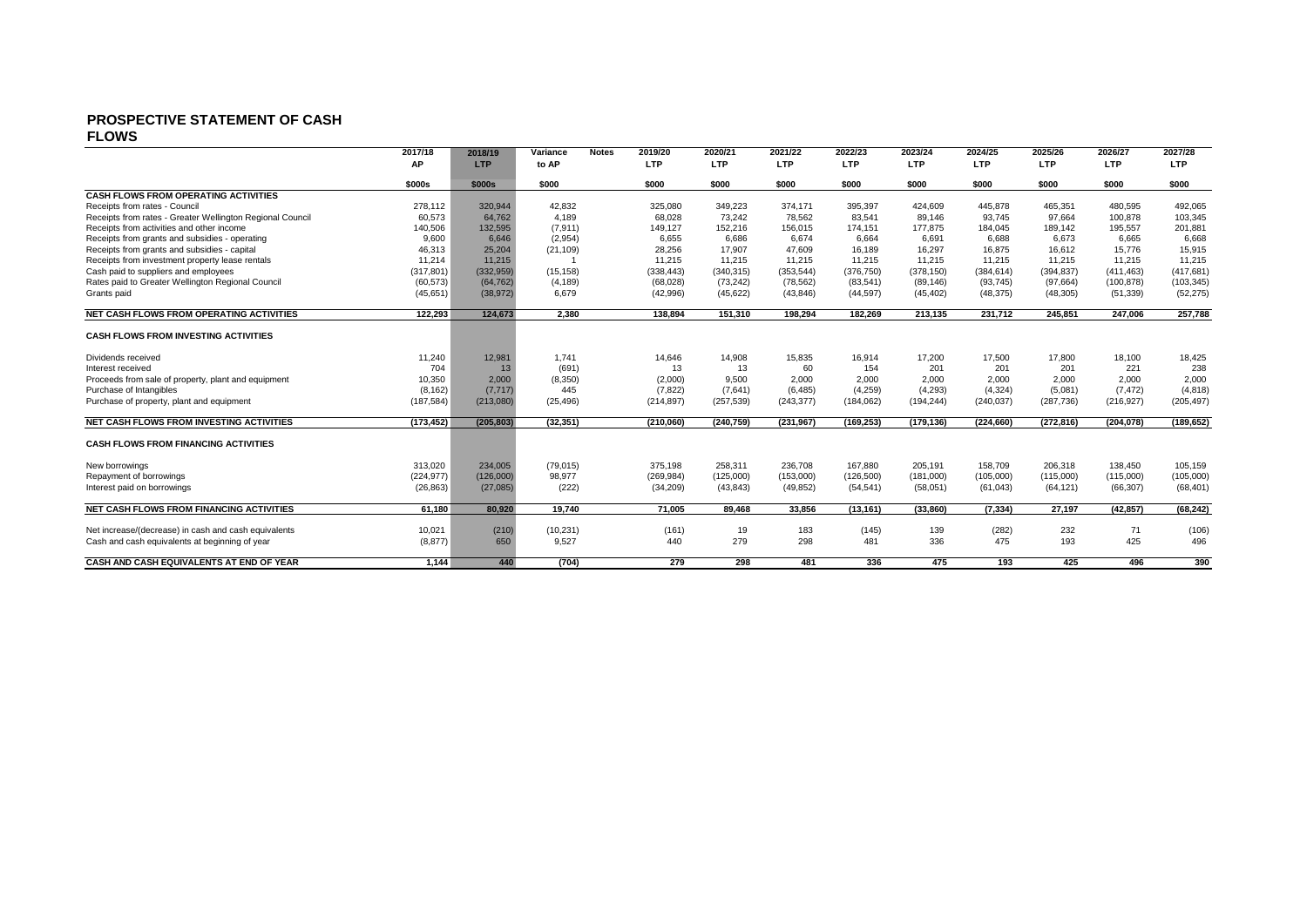# **PROSPECTIVE STATEMENT OF CHANGES IN RESTRICTED FUNDS**

|                                             | <b>OPENING</b><br><b>BALANCE</b> | <b>DEPOSITS</b> | <b>EXPENDITURE</b> | <b>CLOSING</b><br><b>BALANCE</b> |                                                                             |
|---------------------------------------------|----------------------------------|-----------------|--------------------|----------------------------------|-----------------------------------------------------------------------------|
|                                             | 2018/19                          |                 |                    | 2027/28                          |                                                                             |
|                                             | \$000                            | \$000           | \$000              | \$000                            | <b>Purpose</b>                                                              |
| <b>SPECIAL RESERVES</b><br><b>AND FUNDS</b> |                                  |                 |                    |                                  |                                                                             |
| Reserve purchase and                        |                                  |                 |                    |                                  |                                                                             |
| development fund                            | 782                              | 0               | $\mathbf 0$        |                                  | 782 Used to purchase and develop reserve areas within the city.             |
| Economic initiatives                        |                                  |                 |                    |                                  |                                                                             |
| development fund                            | 2,862                            | 19,338          | (19, 338)          | 2,862                            |                                                                             |
| Insurance reserve                           | 4,906                            | 16,577          | (8, 291)           |                                  | 13,192 Allows the Council to meet the uninsured portion of insurance claims |
| <b>Total special reserves</b>               |                                  |                 |                    |                                  |                                                                             |
| and funds                                   | 8,550                            | 35,915          | (27, 629)          | 16,836                           |                                                                             |
|                                             |                                  |                 |                    |                                  |                                                                             |
| <b>TRUSTS AND</b>                           |                                  |                 |                    |                                  |                                                                             |
| <b>BEQUESTS</b>                             |                                  |                 |                    |                                  |                                                                             |
| A Graham Trust                              | 3                                | 1               |                    |                                  | 4 For the upkeep of a specific area of Karori Cemetery                      |
| A W Newton Bequest                          |                                  |                 |                    |                                  | For the benefit of art (Fine Arts Wellington), education (technical and     |
|                                             | 334                              | 172             | (150)              |                                  | 356 other night schools) and athletics (rowing)                             |
| E A McMillan Estate                         | 6                                |                 |                    |                                  | 6 For the benefit of the public library                                     |
| E Pengelly Bequest                          | 16                               | 5               |                    |                                  | 21 For the purchase of children's books                                     |
| F L Irvine Smith Memorial                   | 7                                | 2               |                    |                                  | 9 For the purchase of books for the Khandallah Library                      |
| <b>Greek NZ Memorial</b>                    |                                  |                 |                    |                                  | For the maintenance and upgrade of the memorial                             |
| Association                                 | 5                                | 2               |                    | 7                                |                                                                             |
| Kidsarus 2 Donation                         | $\overline{4}$                   | 1               |                    |                                  | 5 For the purchase of children's books                                      |
| <b>Kirkaldie and Stains</b>                 |                                  |                 |                    |                                  | For the beautification of the BNZ site                                      |
| Donation                                    | 17                               |                 |                    | 17                               |                                                                             |
| <b>QEII Memorial Book Fund</b>              | 22                               | 10              |                    |                                  | 32 For the purchase of books on the Commonwealth                            |
| Schola Cantorum Trust                       | 8                                | 3               |                    | 11                               | For the purchase of musical scores                                          |
| <b>Terawhiti Grant</b>                      | 10                               |                 |                    | 10                               | To be used on library book purchases                                        |
| <b>Wellington Beautifying</b>               | 14                               |                 |                    |                                  | 14 To be used on library book purchases                                     |
| <b>Total trusts and</b>                     |                                  |                 |                    |                                  |                                                                             |
| bequests                                    | 446                              | 196             | (150)              | 492                              |                                                                             |
| <b>Total restricted funds</b>               | 8,996                            | 36,111          | (27, 779)          | 17,328                           |                                                                             |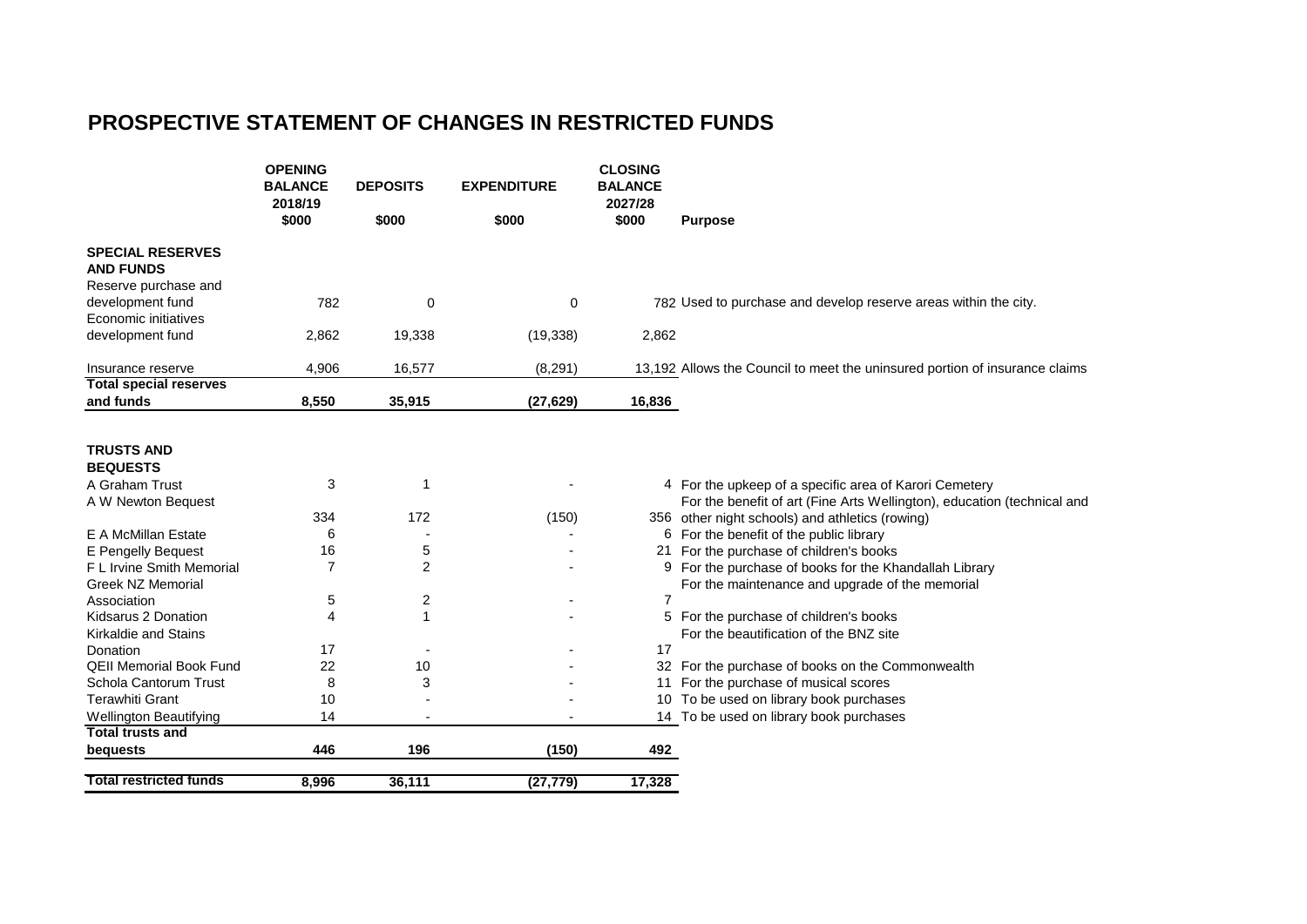## **EXPLANATION OF SURPLUS**

*Items that are presented in the Prospective Statement of Comprehensive Revenue and Expense but do not offset rates.*

|                                                                                  | \$000's   |
|----------------------------------------------------------------------------------|-----------|
| <b>Balanced Budget</b>                                                           | 0         |
| Depreciation not funded by rates:                                                |           |
| Depreciation collected for capital assets that will not be renewed               |           |
| NZTA Transport funded projects                                                   | (9, 569)  |
| General                                                                          | (70)      |
| Moa Point sewerage treatment plant                                               | (1,680)   |
| Decommissioned Living Earth joint venture plant                                  | (230)     |
| Wellington Waterfront Limited Depreciation                                       | (3,012)   |
| Civic Campus                                                                     | (701)     |
| Total depreciation not funded by rates                                           | (15, 263) |
| Revenue received for capital purposes:                                           |           |
| Funding received from external parties for major capital expenditure projects    |           |
| NZTA capital funding                                                             | 25,154    |
| Housing ring-fenced surplus                                                      | (5,948)   |
| Development contributions                                                        | 2,000     |
| Bequests, trust and other external funding                                       | 50        |
| <b>Total Revenue received for capital purposes</b>                               | 21,256    |
| Items funded from prior year surpluses:                                          |           |
| City Growth Fund                                                                 | (1,750)   |
| Capital of Culture                                                               | (1, 250)  |
| <b>Distric Plan Changes</b>                                                      | (500)     |
| Total items funded from prior year surplus                                       | (3,500)   |
| Additional operational expenditure items:                                        |           |
| Operational expenditure items identified as equitable to be funded through other |           |
| funding mechanisms                                                               |           |
| Alex Moore Park                                                                  | 55        |
| Cable car                                                                        | 125       |
| Odyssey - related                                                                | 221       |
| Roading                                                                          | 130       |
| <b>Toitu Poneke</b>                                                              | 80        |
| Weathertight Homes funding                                                       | 7,447     |
| <b>Westpac Stadium</b>                                                           | 400       |
| Reserves purchases and development fund                                          | (11)      |
| Lets Get Wellington Moving                                                       | (1,037)   |
| Convention Centre & Movie Museum Construction phase                              | (1, 346)  |
| Kilbirnie Bowling club demolition                                                | 28        |
| Technology Infrastructure and Software                                           | 481       |
| Unrealised fair value adjustment for loans and receivables                       | 0         |
| Fair value movement on investment property revaluation                           | 4,262     |
| <b>Total additional items</b>                                                    | 6,572     |
|                                                                                  |           |
| <b>Total Surplus</b>                                                             | 13,327    |
|                                                                                  |           |